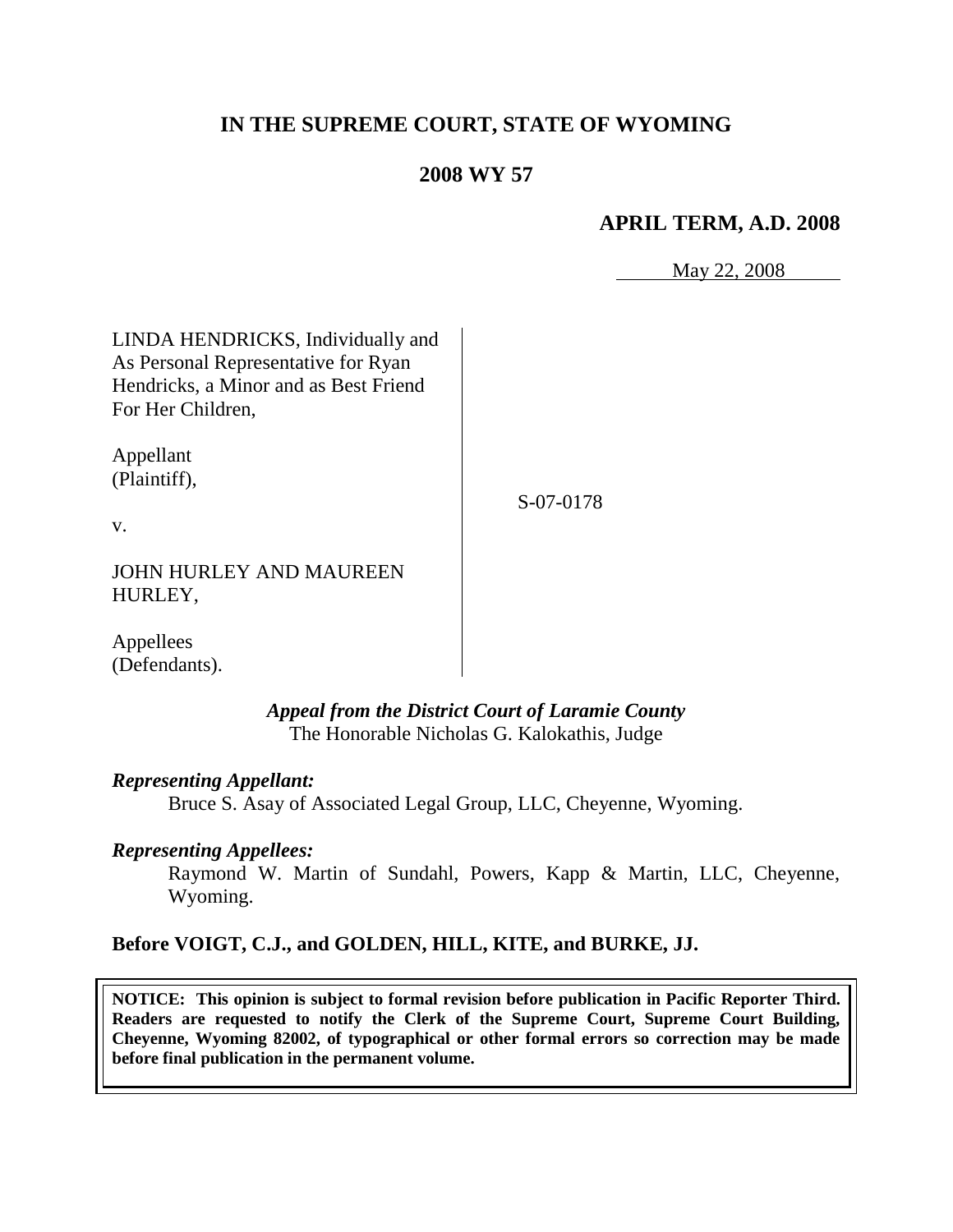#### **KITE, Justice.**

[¶1] Eight-year-old Ryan Hendricks (Ryan) was electrocuted after touching an ungrounded well head at his grandparents' home. Linda Hendricks, Ryan's mother, filed a claim against the grandparents, John and Maureen Hurley (the Hurleys), alleging that they failed to use reasonable care in inspecting the well and supervising Ryan. The Hurleys filed a summary judgment motion, which the district court granted. Mrs. Hendricks appeals, claiming the district court erred in granting the motion. We affirm.

#### **ISSUES**

[¶2] 1. Whether the district court properly granted summary judgment on Mrs. Hendricks' claim of negligent inspection.

2. Whether summary judgment was appropriate on Mrs. Hendricks' claims of negligent supervision, negligent infliction of emotional distress and loss of consortium.

### **FACTS**

[¶3] On July 31, 2004, Ryan, the eight-year-old son of Shawn and Linda Hendricks (the Hendricks), was playing in the Hurleys' yard just north of Cheyenne in Laramie County, Wyoming. He stopped to get a drink of water from an outdoor hydrant in the yard. As he touched the hydrant with one hand, he also touched the wellhead located next to the hydrant. He screamed and fell to the ground where he lay unconscious. The other children with whom he had been playing thought he was joking and did not realize immediately that he was injured. When he did not respond to efforts to arouse him, one of the children summoned the Hurleys. Mr. Hurley carried Ryan to the house where he performed CPR while Mrs. Hurley called for emergency assistance.

[¶4] Laramie County Sheriff Deputy Burch was one of the people who arrived at the Hurleys' home in response to the call. He spoke with one of the other children who showed him what had happened. As the child touched the hydrant and then the well cap, he screamed and said it felt like something bit him. Someone called Excel Energy and a repairman came to inspect the well. He determined there was a short at the well cap from the pump. He indicated that if Ryan had been touching the hydrant and then touched the metal well cap he would have been grounded between the two as approximately 242 volts of electricity passed through him.

[¶5] Emergency medical personnel were unable to revive Ryan at the Hurleys' home, and they transported him to the hospital. Further efforts to revive him there were also unsuccessful. Mrs. Hendricks, individually, as Ryan's personal representative and as best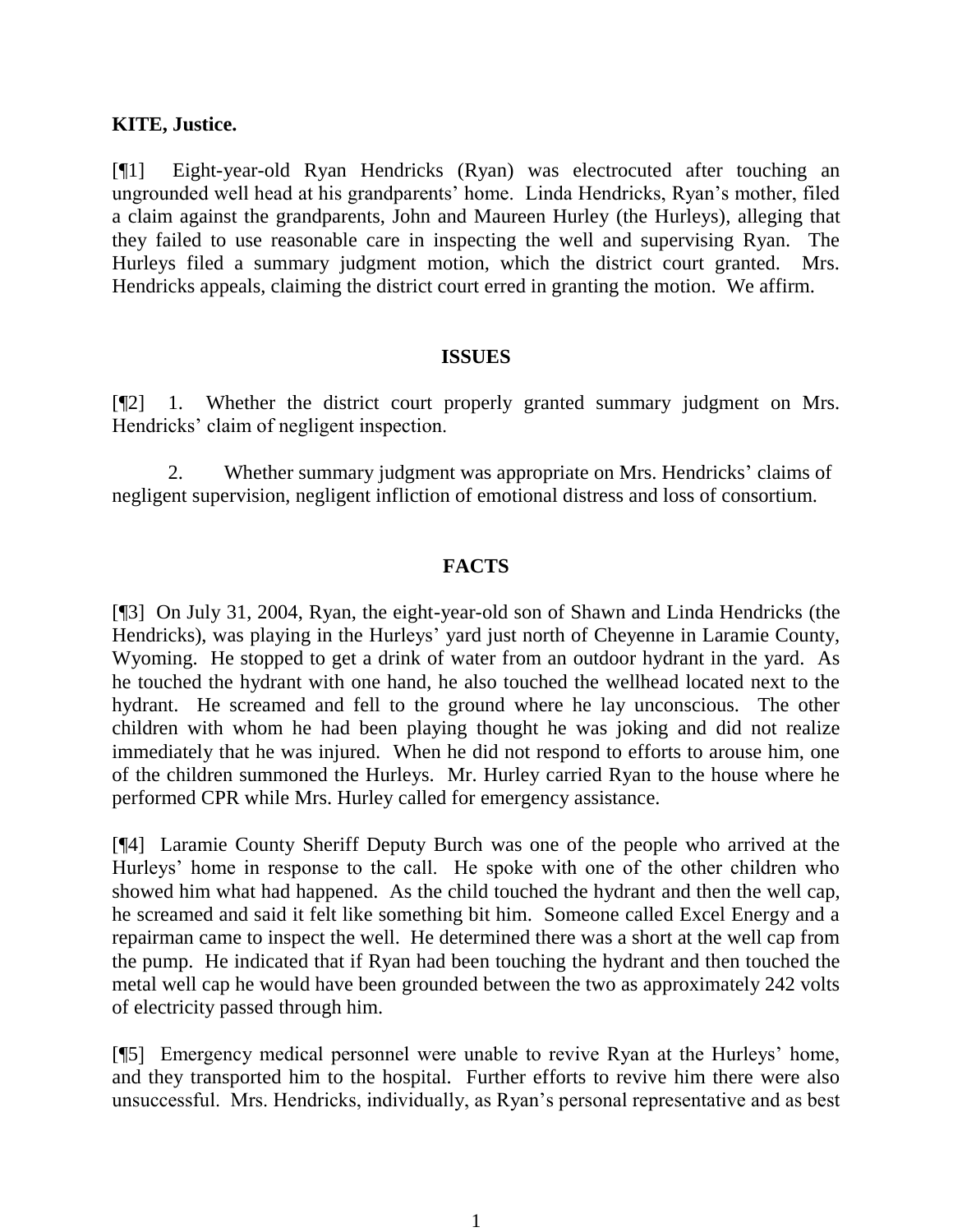friend of Ryan's siblings, filed a complaint against the Hurleys, claiming that their negligent failure to inspect the well and supervise Ryan caused his death.<sup>1</sup> She claimed damages on her own behalf for negligent infliction of emotional distress and on behalf of Ryan's siblings for loss of consortium. The Hurleys filed an answer generally denying Mrs. Hendricks' claims and a third party claim against Stewart Drilling Company (Stewart Drilling), which had installed the pump. $2$ 

[¶6] The Hurleys also filed the summary judgment motion that is the subject of this appeal. In their brief in support of the motion, the Hurleys claimed they had no duty to inspect the well and, even assuming a duty, there was no evidence that they breached it; Wyoming has not recognized the tort of negligent supervision and, in any event, lack of supervision was not the proximate cause of Ryan's death; Mrs. Hendricks' claim for negligent infliction of emotional distress was without merit because the undisputed evidence showed that she did not observe Ryan's injury or death or its aftermath without material change in his condition or location; and, there was no basis in Wyoming law or the evidence for the loss of consortium claim. The district court granted the motion, concluding the Hurleys did not know of, and with the exercise of reasonable care would not have discovered, the unsafe condition created by the defective wiring. The court did not specifically rule on the negligent supervision, negligent infliction of emotional distress or loss of consortium claims. Its order, however, dismissed the entire complaint with prejudice.

#### **STANDARD OF REVIEW**

[¶7] When reviewing an order granting summary judgment, we consider the record *de novo*. *Pittard v. Great Lakes Aviation*, 2007 WY 64, ¶ 14, 156 P.3d 964, 969 (Wyo. 2007). Our review is governed by W.R.C.P. 56(c), which provides in pertinent part:

> The judgment sought shall be rendered forthwith if the pleadings, depositions, answers to interrogatories, and admissions on file, together with the affidavits, if any, show

 $<sup>1</sup>$  Mr. Hendricks was not a party to the action his wife filed against his mother and stepfather.</sup>

 $2$  In the meantime, the Hendricks filed a separate action against Stewart Drilling, claiming that it negligently installed the pump and failed to warn the Hurleys of the danger, and Campbell Manufacturing, Inc., (Campbell Manufacturing), the well cap manufacturer, for strict liability in tort and negligence. The district court dismissed Campbell Manufacturing pursuant to the parties' joint stipulation. The Hendricks then amended the complaint against Stewart Drilling to add claims against the City of Cheyenne for failure to warn. The district court also dismissed those claims. With only the claims against Stewart Drilling and themselves remaining, the Hurleys filed a motion to consolidate the two cases, which motion the district court granted. Stewart Drilling subsequently moved for summary judgment and the district court granted the motion. The Hendricks appealed that order as well as the order granting summary judgment for the Hurleys. After the appeal was filed, this Court granted a stipulated motion to dismiss the appeal with prejudice as to Stewart Drilling. Thus, the only issues remaining for determination are those relating to Mrs. Hendrick's claims against the Hurleys.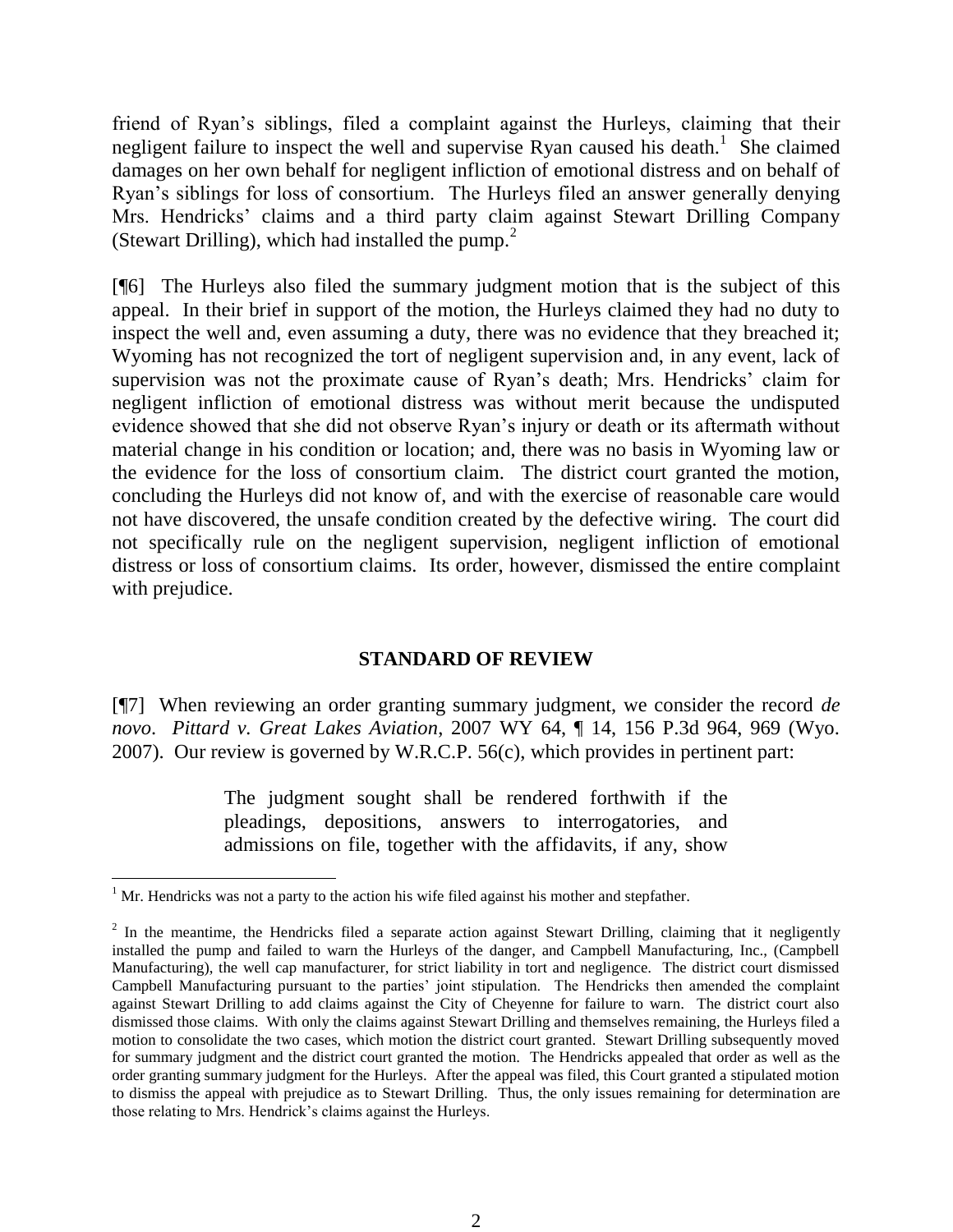that there is no genuine issue as to any material fact and that the moving party is entitled to a judgment as a matter of law.

[¶8] In determining whether an issue of material fact exists, we view the evidence in the light most favorable to the party opposing the motion, giving that party the benefit of all favorable inferences which may fairly be drawn from the record. *Id.*, ¶ 14, 156 P.3d at 969. A genuine issue of material fact exists when a disputed fact, if proven, would have the effect of establishing or refuting an essential element of an asserted cause of action or defense. *Id*.

[¶9] Summary judgment is not favored in negligence actions and is, therefore, subject to more exacting scrutiny. *Jacobson v. Cobbs*, 2007 WY 99, ¶ 7, 160 P.3d 654, 656-57 (Wyo. 2007). However, where the record fails to establish the existence of a genuine issue of material fact, we will affirm summary judgment even in negligence cases. *Id*.

# **DISCUSSION**

# *1. Summary Judgment on the Duty to Inspect*

[¶10] Mrs. Hendricks' first claim against the Hurleys rested in part on an alleged duty to inspect their property for dangerous conditions. In *Landsiedel v. Buffalo Properties, LLC*, 2005 WY 61, 19, 112 P.3d 610, 613 (Wyo. 2005), the district court refused to give the following jury instruction:

> The owner of a business has a duty to visitors to use reasonable care to prevent or correct dangerous conditions on the premises. This duty includes the duty to inspect the premises to discover possible dangerous conditions, of which the owner does not know, and to take reasonable precautions to protect users of the premises from dangers which are foreseeable from the condition or use of the property.

On appeal, this Court upheld the district court's ruling because the instruction imposed on premises owners a duty to inspect – a duty that has never been recognized in Wyoming. *Id.*,  $\sim$  20, 112 P.3d at 615. To the extent that Mrs. Hendricks' claim against the Hurleys rested on a duty to inspect, no such duty exists in Wyoming and the Hurleys were entitled to summary judgment.

[¶11] It is clear from the record, however, that Mrs. Hendricks' claim involved more than a duty to inspect. In her complaint and throughout the proceedings, she has alleged that the Hurleys owed a duty of reasonable care to those invited onto their property and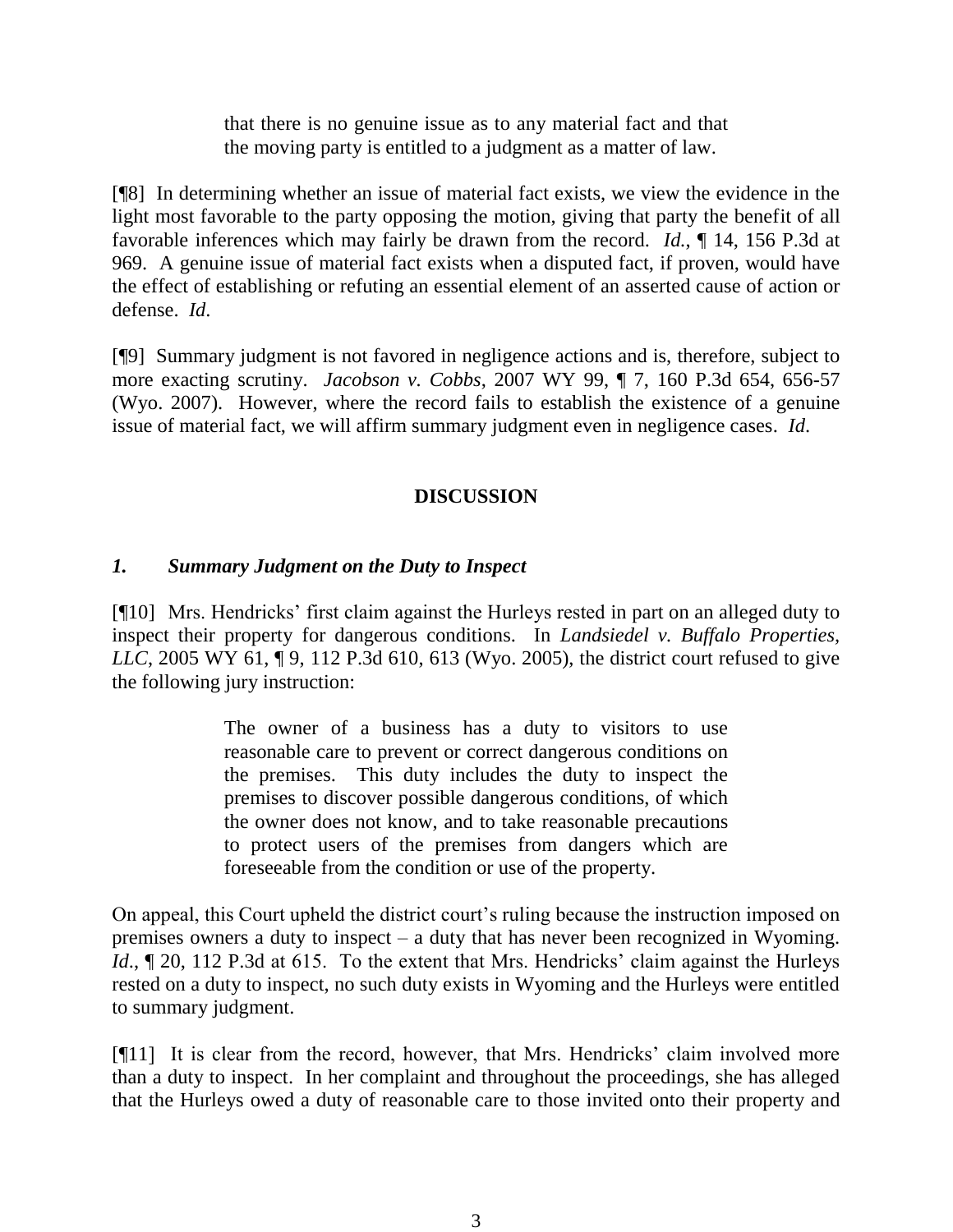that they breached this duty by allowing a dangerous condition to exist. She asserts that a genuine issue of material fact exists as to whether the Hurleys exercised reasonable care to discover the dangerous condition.

[¶12] Our cases clearly establish that in Wyoming a premises owner must use ordinary care to keep the premises in a safe condition and is charged with an affirmative duty to protect visitors against dangers known to him and dangers discoverable with the exercise of reasonable care. *Rhoades v. K-Mart Corp*., 863 P.2d 626, (Wyo. 1993). Under this standard, Mrs. Hendricks was required to demonstrate the existence of a genuine issue of material fact showing either that the Hurleys had actual notice of the danger created by the improper wiring or that with the exercise of reasonable care they would have discovered the danger.

[¶13] The evidence presented, viewed in the light most favorable to Mrs. Hendricks, showed that the Hurleys purchased the property in 2003, just over a year before the incident giving rise to Ryan's death. At the time they purchased the home, the Hurleys were living in California. Mrs. Hurley had seen the house once but neither she nor Mr. Hurley had the opportunity to look it over thoroughly before they purchased it. For that reason, and because they had spent most of their lives in California and were not familiar with the issues facing Wyoming homeowners, the Hurleys wanted someone local to perform a complete inspection of the home. Neither of them had ever lived in a home with a well prior to moving to Wyoming.

[¶14] Because the Hurleys were in California and the Hendricks lived in Cheyenne, the Hendricks assisted the Hurleys with the purchase of the home. Mr. Hendricks had the power of attorney to act for his mother and step-father with respect to the purchase and appeared at the closing on their behalf. Mrs. Hendricks worked in the mortgage department of a federal credit union and was experienced with the sale and purchase of homes and conventional loans. She helped the Hurleys with various aspects of the purchase, including, at Mrs. Hurley's request, finding someone to perform a full inspection of the home. Mrs. Hendricks testified that full home inspections were not required in Wyoming and were not normally part of the process of purchasing a new home. However, because Mrs. Hurley wanted a full inspection performed, Mrs. Hendricks asked her assistant to obtain the names of home inspectors who might be available to conduct the inspection. Her assistant obtained some names and, after speaking with Mrs. Hendricks, contacted an inspector who performed a complete inspection of the home.

[¶15] The Hurleys believed the full inspection included an inspection of the well. Although the cover page of the completed inspection form stated that the well was not part of the inspection, the Hurleys testified they were not aware until after Ryan's death that the well was not inspected before they purchased the home. The Hurleys had no work done on the well before Ryan's death. Mr. Hurley testified that the prior owners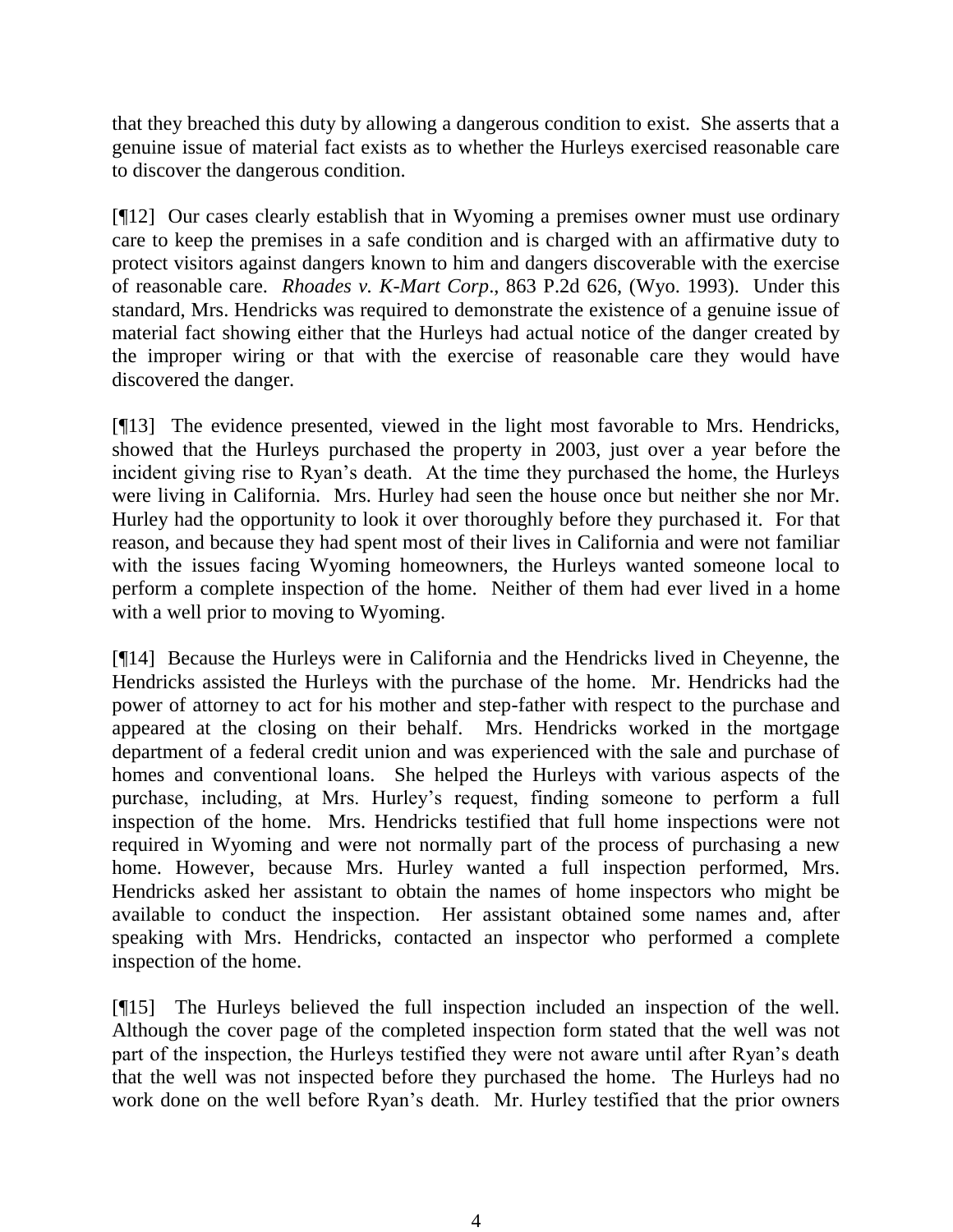had not mentioned having the well serviced at any time. There simply is no evidence that the Hurleys knew or should have known of any problems with the well wiring before Ryan was injured.

[¶16] Mrs. Hendricks asserts in her brief that there was evidence from which the Hurleys should have discovered the unsafe condition. She claims "the proximity of the hydrant to the [well casing] pedestal, the polarity of the electrical system, [and] the visible electrical connections all indicated that there was an issue involving the safety of the premises." She also claims that the Hurleys would have known the home inspection did not include the well if they had read the inspection report and this fact creates a jury question as to whether they exercised reasonable care.

[¶17] In *Goodrich v. Seamands*, 870 P.2d 1061 (Wyo. 1994), a woman was struck by a falling ceiling tile and fan as she entered the restroom in a building leased to the Veterans of Foreign Wars (VFW). She claimed the building owners had reason to know of defects that caused the tile and fan to come loose because there was evidence that ceiling tiles in other areas of the building occasionally came loose when doors were shut; the owners hired the person who installed the tiles and were charged with the same knowledge he had of the defects; and the owners were required to maintain the common areas of the leased building and had owned the building for twelve years. We said:

> Essential to any negligence cause of action is proof of facts which impose a duty upon defendant. The question of the existence of a duty is a matter of law for the court to decide. A duty exists where, "upon the facts in evidence, such a relation exists between the parties that the community will impose a legal obligation upon one for the benefit of the other--or, more simply, whether the interest of the plaintiff which has suffered invasion was entitled to legal protection at the hands of the defendant."

*Id*. at 1064.

[¶18] Applying these principles, we concluded that evidence showing the owner knew ceiling tiles in rooms other than the women's restroom occasionally moved was not sufficient to show that a reasonable person should have known that the ceiling tile and fan in the women's bathroom were improperly installed. We also concluded that the installer's possible knowledge of defects did not demonstrate that a reasonable person in the owners' position should have known of the defects. In light of the evidence that there were no problems with the restroom tile or fan during the twelve years the owners owned the building, we further concluded that the period of ownership and the fact that the lease required the owners to maintain common areas did not establish that they should have known of the defects. We said: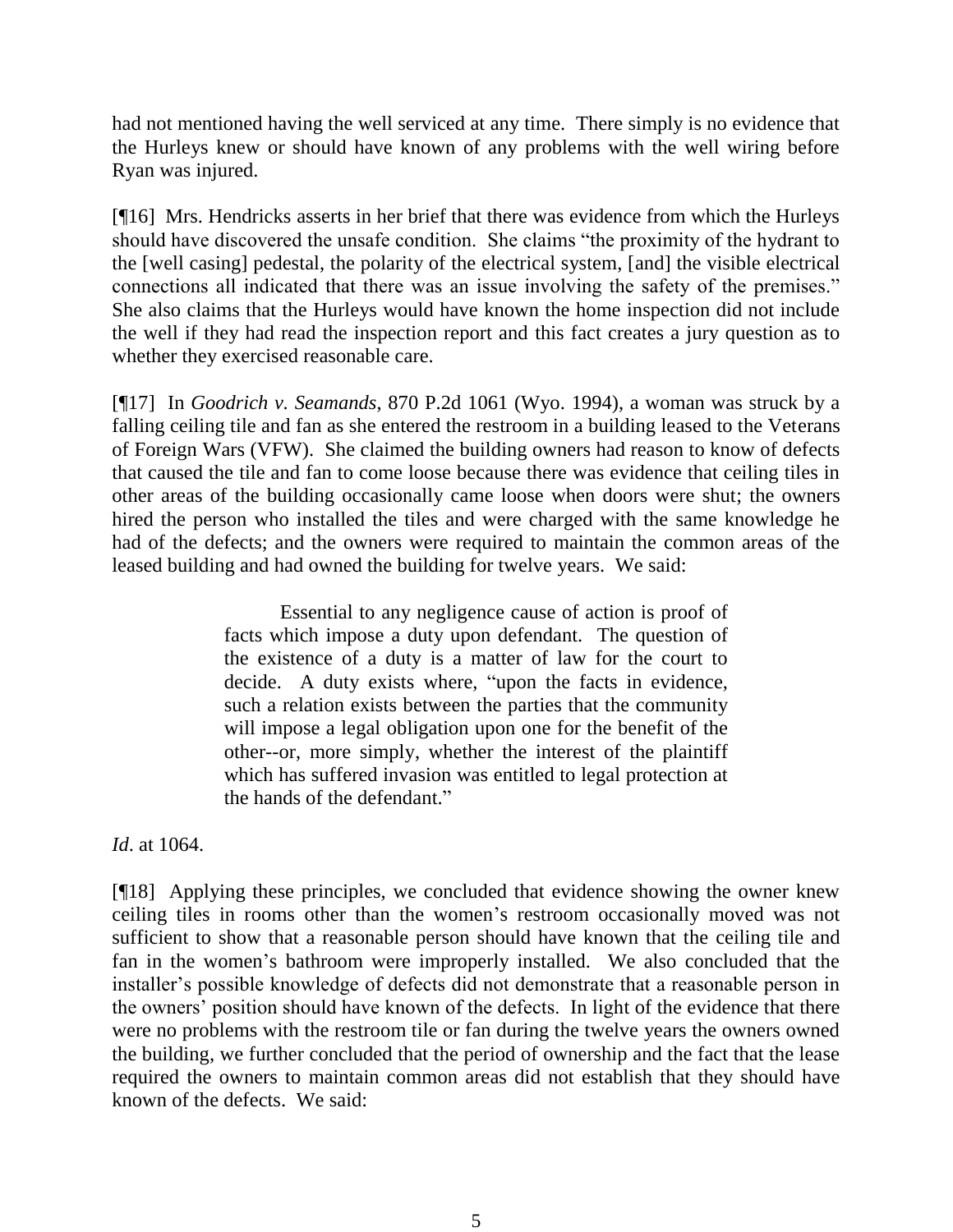Necessary to every negligence action is proof that the defendant owed the plaintiff a duty. In this case the Seamandses had a duty to disclose only if they knew or had reason to know of the defects. Goodrich failed, however, to establish that the Seamandses had either actual or constructive knowledge of the defects and, therefore, failed to establish a duty to disclose the defective ceiling, fan and ducting. The failure to prove duty, which is a question of law, makes summary judgment in favor of the defendants, the Seamandses, proper.

*Id*. at 1065.

[¶19] By the same token, the Hurleys had a duty to disclose only if they knew or had reason to know of the defects. Other than her own assertions, Mrs. Hendricks presented no admissible evidence that the hydrant's proximity to the well, the polarity of the electrical system or the visible electrical connections would have put a reasonable person on notice that the wiring underneath the well cap was faulty. The electrician who inspected the well after Ryan's death discovered the problem when he removed the well cap and inspected the wiring inside. Absent evidence that the Hurleys knew or had reason to know of the danger created by the well wiring, Mrs. Hendricks cannot establish that they owed a duty giving rise to a negligence claim. In light of the failure to prove a duty, the district court properly granted summary judgment for the Hurleys on Mrs. Hendricks' first negligence claim.

# *2. Summary Judgment on the Other Claims*

[¶20] The district court's order addressed only Mrs. Hendricks' claim for negligent inspection. Without addressing her claims for negligent supervision, negligent infliction of emotional distress or loss of consortium, the district court dismissed the complaint with prejudice. We must determine whether the record supports summary judgment as to the claims the district court did not specifically address.

# *a. Negligent Supervision*

[¶21] Mrs. Hendricks claimed the Hurleys had a duty to use reasonable care in supervising Ryan, they breached the duty and the breach caused Ryan's death. She cites *Daniels v. Carpenter*, 2003 WY 11, 62 P.3d 555 (Wyo. 2003) as support for the proposition that Wyoming recognizes a duty to supervise. Specifically she cites language in *Daniels,* ¶ 21, 62 P.3d at 563, indicating that "duty exists where society says it ought to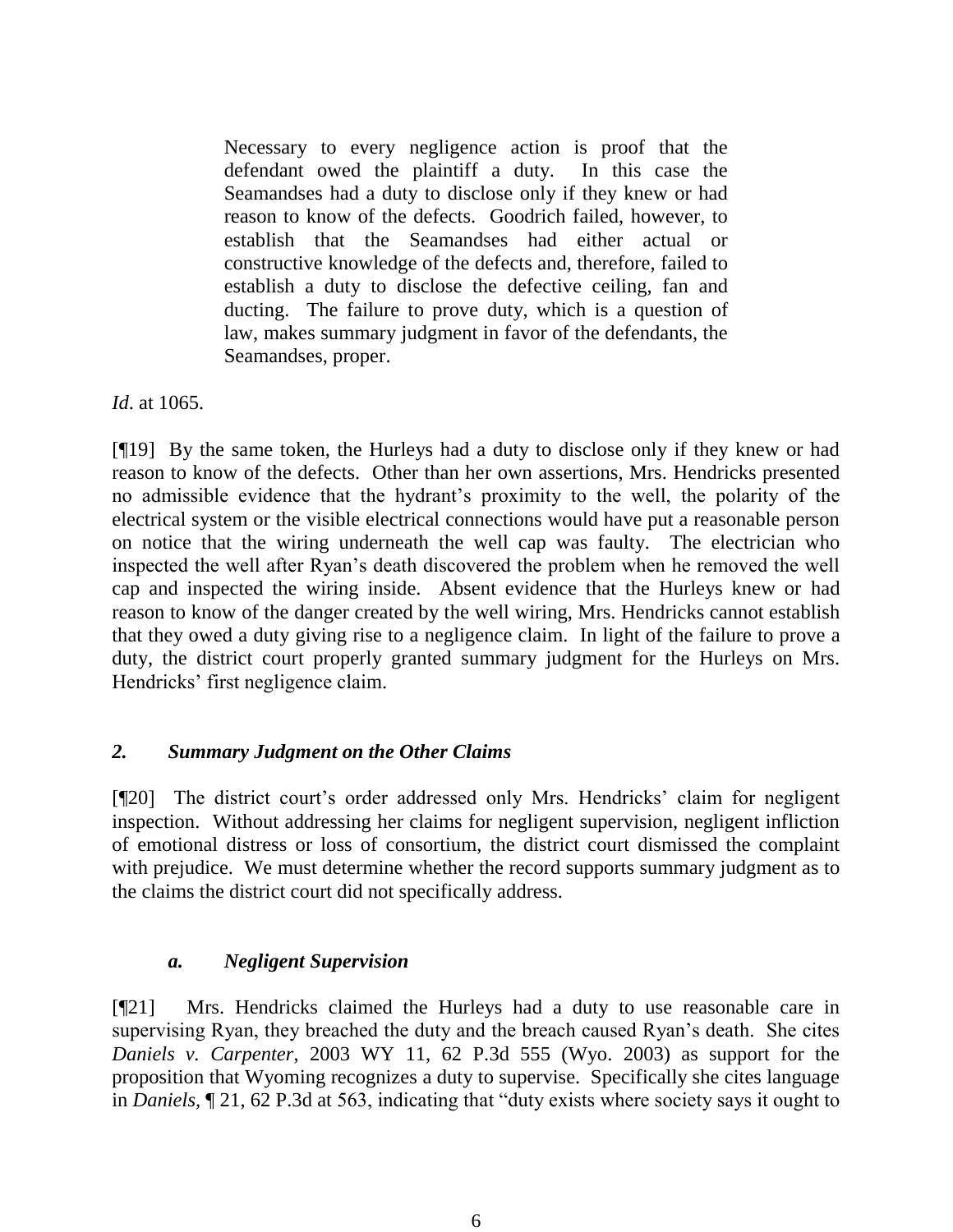exist." She also cites *Dellapenta v. Dellapenta*, 838 P.2d 1153, 1160 (Wyo. 1992) in which this Court held that parents have "a duty to buckle the seat belts of their minor passengers who are dependent on adult care and supervision for their well being and safety." Neither *Daniels* nor *Dellapenta* supports Mrs. Hendricks' assertion that a general common law duty to supervise is recognized in Wyoming.

[¶22] In *Daniels*, this Court upheld the dismissal of a claim for negligent supervision brought against the owners of property where three teenagers were spending the night when one of them became intoxicated, left the property with the other two, borrowed a car, and was involved in an accident in which the other two teenagers were killed. In affirming the dismissal, we applied the usual test for imposition of a duty under common law negligence, i.e., a duty of reasonable care exists to avoid injury to another person where it could be reasonably foreseen that a failure to use such care might result in such injury. *Daniels*, ¶ 21, 62 P.3d at 563. We said the property owners were not liable unless they knew or had reason to know the teenager had access to alcohol, had become intoxicated and would drive a car. We said, "An allegation of failure to supervise minors, without more, is not sufficient." *Id.*, ¶ 29, 62 P.3d at 564.

[¶23] In *Dellapenta*, we held that parents have a common law duty to buckle the seatbelts of their minor children. We recognized this duty in large part because of national and state statistics showing that serious injury or death is a foreseeable result of not wearing seat belts. *Dellapenta*, 838 P.2d at 1159. Our holding in *Dellapenta* was limited to its facts and cannot be construed as recognizing a general common law duty to supervise.

[¶24] In both *Daniels* and *Dellapenta*, the determining factor was the foreseeability of harm to the plaintiff, with the Court concluding in *Daniels* that there were no facts alleged from which it could be concluded the owners knew or had reason to know about the circumstances leading to the accident, and in *Dellapenta* that there were facts supporting the conclusion that the parent knew or had reason to know about the dangers associated with not wearing seat belts. In this case, we have already concluded there is no evidence showing the Hurleys knew or had reason to know about the dangerous condition of the well. Mrs. Hendricks has not met her burden of presenting evidence that the harm to Ryan was foreseeable.

[¶25] As part of her claim for negligent supervision, Mrs. Hendricks asserted that if the Hurleys had been out in the yard when Ryan collapsed, he would have received medical assistance sooner and perhaps would have survived. Mrs. Hendricks offers no medical evidence to support this assertion. Absent evidence establishing a genuine issue of material fact on the question of whether immediate emergency assistance would have saved Ryan, summary judgment was appropriate.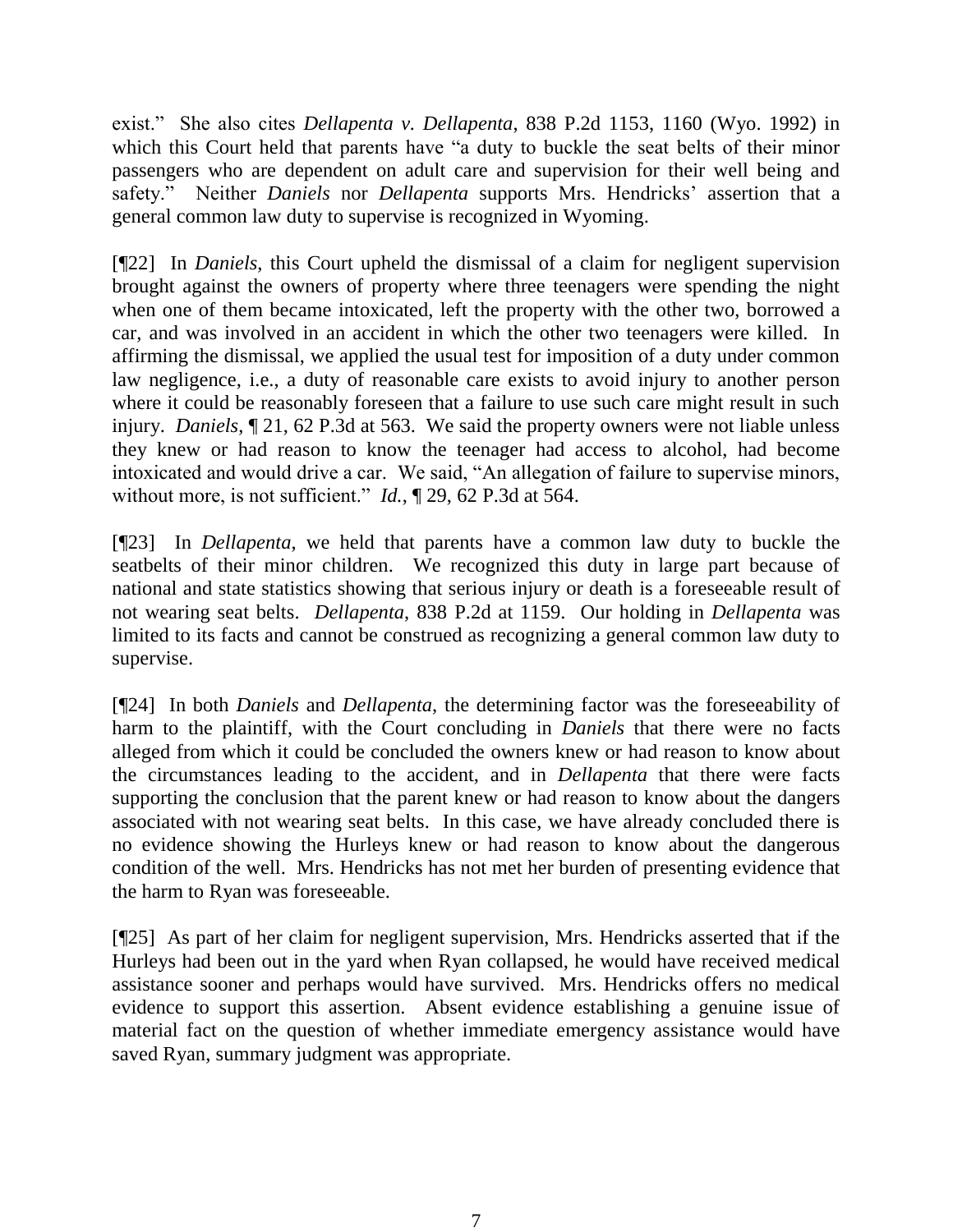# *b. Negligent Infliction of Emotional Distress*

[¶26] Mrs. Hendricks also alleged that she suffered severe emotional distress as a result of witnessing her son's serious bodily injury and death. She claims that she became a witness to her son's injuries even though she was not physically present because her husband called her from the scene and described what was happening as emergency personnel tried to save him. She also claims she was a witness to the serious bodily harm inflicted upon her son and his death when she arrived at the hospital and observed emergency room personnel trying to save him and then ceasing those efforts.

[¶27] The Hurleys claim Mrs. Hendricks cannot recover for negligent infliction of emotional distress because she did not observe her son immediately after he was injured but saw him for the first time after he had been taken to the emergency room. Citing *Gates v. Richardson*, 719 P.2d 193 (Wyo. 1986), and subsequent Wyoming cases, the Hurleys contend Mrs. Hendricks can only recover for negligent infliction of emotional distress if she was present and observed her son's injuries, or arrived shortly after and observed his injuries without material change in his condition or location.

[¶28] In *Gates*, 719 P.2d at 199, we recognized a claim for negligent infliction of emotional distress by parents, spouses, children and siblings who observe the infliction of serious bodily harm or death, or its immediate aftermath without material change in the condition and location of the victim. It is undisputed that Mrs. Hendricks did not observe the infliction of Ryan's injuries or the immediate aftermath without material change in his condition and location. She first saw him at the hospital some time after he sustained the injuries.

[¶29] Additionally, in *Gates* we said:

Once these conditions are satisfied, the case can go forward under normal negligence principles. *The defendant must have been negligent and his negligence must be the proximate cause of the plaintiff's mental injuries*.

*Id.* at 201 (emphasis added). Subsequently, in *Sims v. General Motors Corp*., 751 P.2d 357, 366 (Wyo. 1988), we reiterated that,

> in order for a plaintiff to recover on a claim of negligent infliction of emotional distress, that plaintiff must show that the emotional distress resulted from death or serious physical injury to persons within a specified group *as a result of the defendant's negligence*.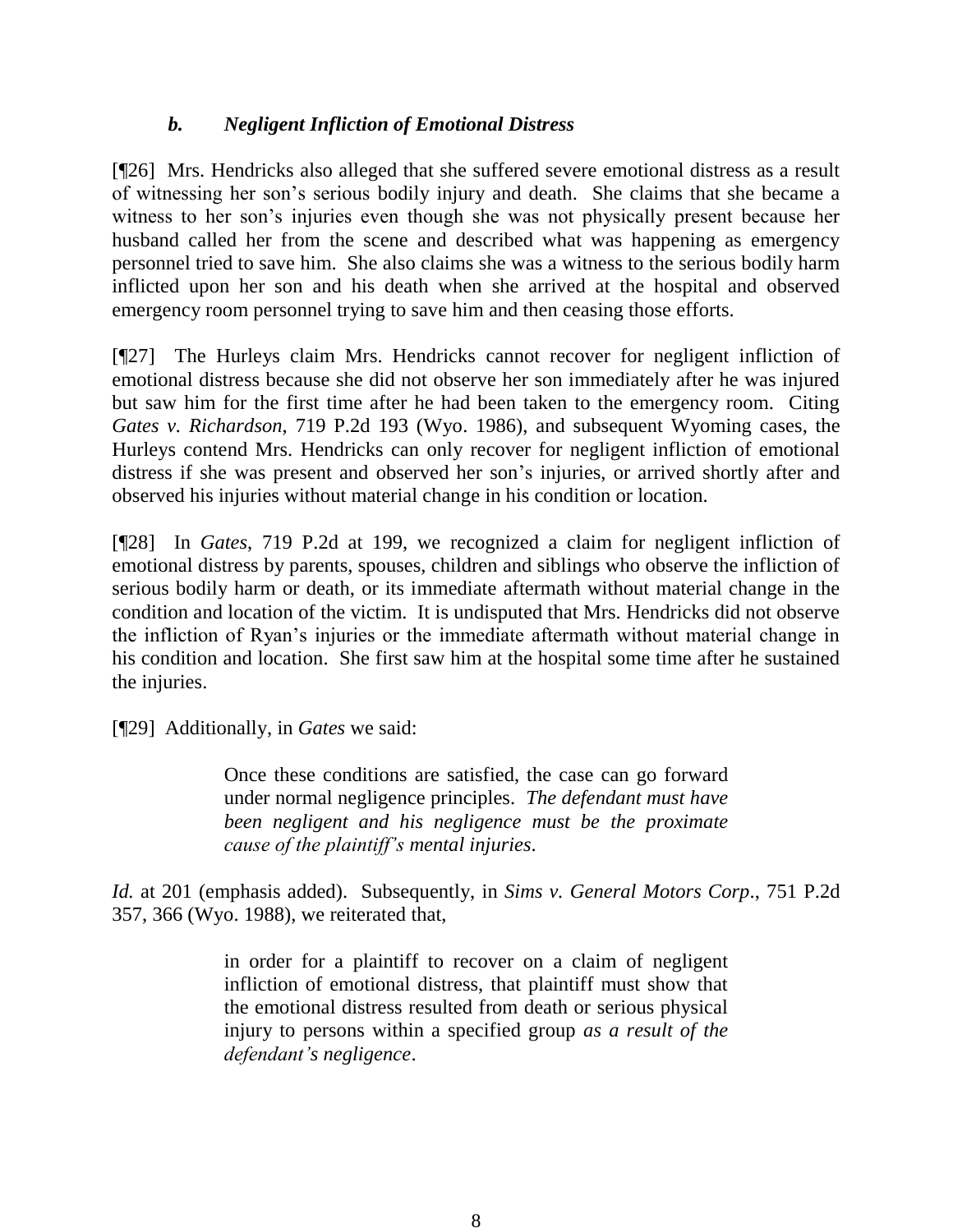We held in *Sims* that the plaintiff failed to meet her burden of showing that her emotional injuries were caused by the defendant's negligence and, on that basis, we affirmed the directed verdict the district court granted for the defendant. We have concluded that Mrs. Hendricks did not meet her burden of proving the Hurleys knew or had reason to know of the dangers that existed because of the faulty wiring. Absent such proof, she has failed to establish the existence of a duty and her negligence claim fails. Without proof of negligence, she cannot recover for negligent infliction of emotional distress. *Id.* at 366*; Gates,* 719 P.2d at 200-01.

[¶30] Despite the limitations imposed in *Gates*, Mrs. Hendricks claims that this Court has expanded the circumstances under which emotional damages can be recovered. She cites *Larsen v. Banner Health System*, 2003 WY 167, 81 P.3d 196 (Wyo. 2003) and *Lawrence v. Grinde*, 534 N.W.2d 414, 421 (Iowa 1995), a case cited in *Larsen*, to support her assertion. In *Larsen*, a hospital switched two babies at birth. When one of the mothers and her daughter discovered the switch 43 years later, they brought a negligence claim against the hospital, alleging purely emotional damages. This Court discussed at some length the rule in Wyoming that recovery for emotional damages is allowed only when they are accompanied by physical injury, exposure to physical harm or willful, wanton or malicious conduct. Then, in what we characterized as an "extremely limited" exception to the rule, we held that "in the limited circumstances where a contractual relationship exists for services that carry with them deeply emotional responses in the event of breach, there arises a duty to exercise ordinary care to avoid causing emotional harm." *Larsen,* ¶ 39, 81 P.3d at 206.

[¶31] The limited exception recognized in *Larsen* is not applicable here. There is no allegation or evidence of a contractual relationship for services between Mrs. Hendricks and the Hurleys. Mrs. Hendricks seems to be asking this Court to go beyond the exception recognized in *Larsen* and adopt another exception based solely on the relationship between the parties. It is in this context that she points to *Lawrence* where the court discussed the general rule in Iowa that in negligence cases emotional distress damages are not recoverable unless accompanied by physical injury, but also acknowledged an exception "where the nature of the relationship between the parties is such that there arises a duty to exercise ordinary care to avoid causing emotional harm." Mrs. Hendricks seems to be asking this Court to recognize a duty on the part of the Hurleys based solely upon the facts that they were Ryan's grandparents and he was playing at their home when he was hurt. We are not persuaded to go beyond the limited exception recognized in *Larsen*. Mrs. Hendricks has not presented evidence showing that she is entitled to emotional damages under any of the exceptions allowing recovery for such damages in Wyoming. Therefore, summary judgment was appropriate on her claim for emotional distress.